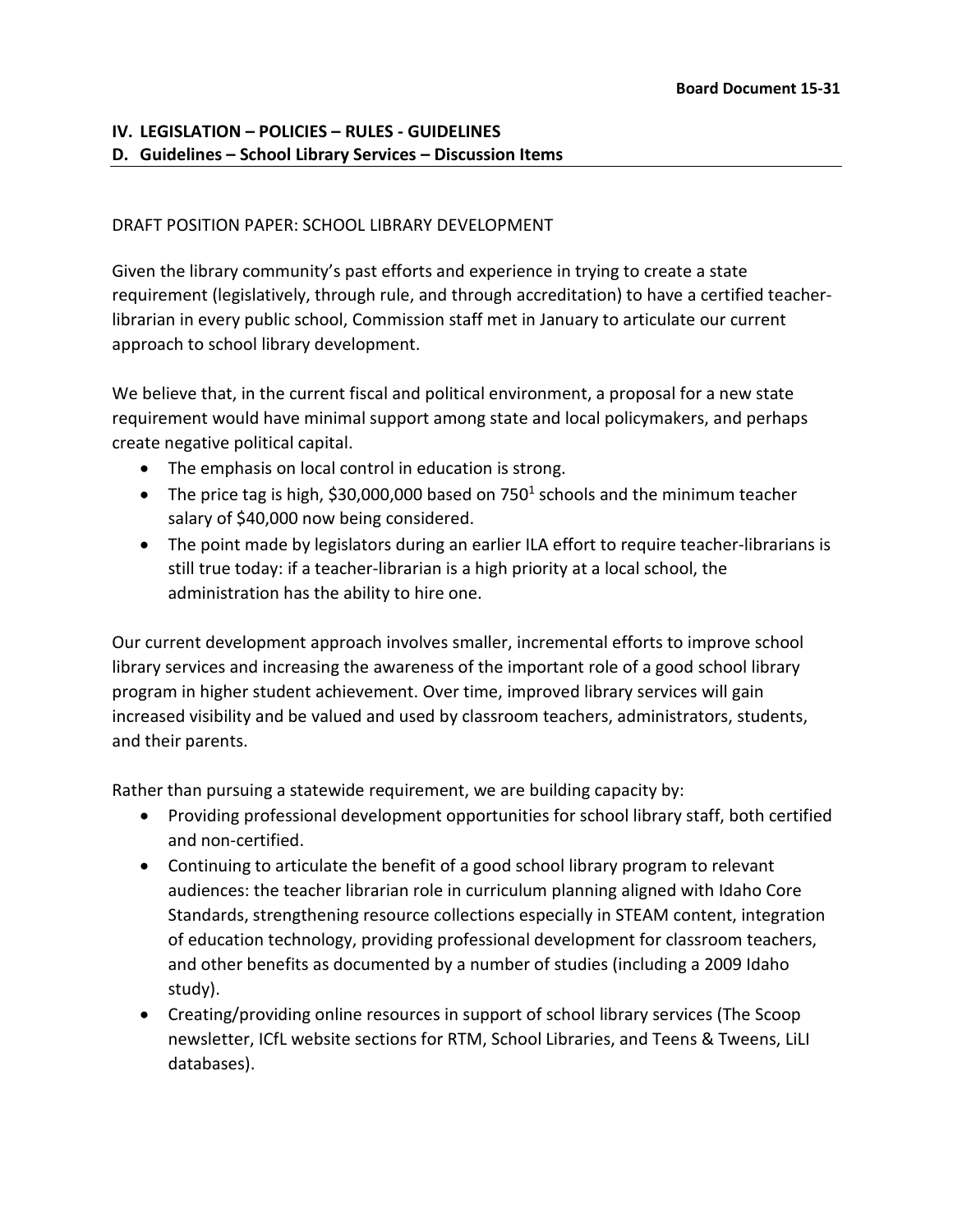- Continuing RTM early literacy (ages 0-8) programs and staff training in public and school libraries.
- Promoting programs that support school library services (Teen Tech Week, Teen Read Week, Letters About Literature).
- Including school library representation on Commission task forces and in pilot projects.
- Providing opportunities and platforms for school library staff to share innovations and best practices.
- Encouraging public library-school library and library-local partner collaboration.
- Collaborating with ILA and other organizations when we identify an opportunity to advance the development of school library services.

More details are laid out in the Commission's School Library Action Plan, 2014-2017.

<sup>1</sup>[\(http://www.localschooldirectory.com/state-schools/ID#state\\_information\\_for\\_public@overview,](http://www.localschooldirectory.com/state-schools/ID%23state_information_for_public@overview) accessed 2/26/2015)

The Commission recently received questions from several sources about options for public libraries and school library services. This draft position paper resulted from a staff discussion of the issues involved.

# DRAFT POSITION PAPER: PUBLIC LIBRARY AND SCHOOL COLLABORATION

The Commission for Libraries encourages collaboration between/among public libraries and schools. They have a large population base in common: K-12 students, teachers, and parents.

Public libraries have statutory responsibility to serve their entire community – city residents for city libraries (IC 33-2601, 33-2607(3)) and district residents for district libraries (IC 33-2720(f)).

• As part of that charge, public libraries offer a variety of out-of-school education programs and resources for K-12 students, including homework help, summer reading programs, and content to support home-schooling and extra-curricular interests.

We believe school districts have the responsibility of providing primary support for school library services – qualified staff, technology, materials and access to content that support the school curriculum for both students and teachers as well as independent reading.

• We believe that many Idaho school districts do not provide this support at an adequate level (see our 2012 survey of elementary school libraries as one example).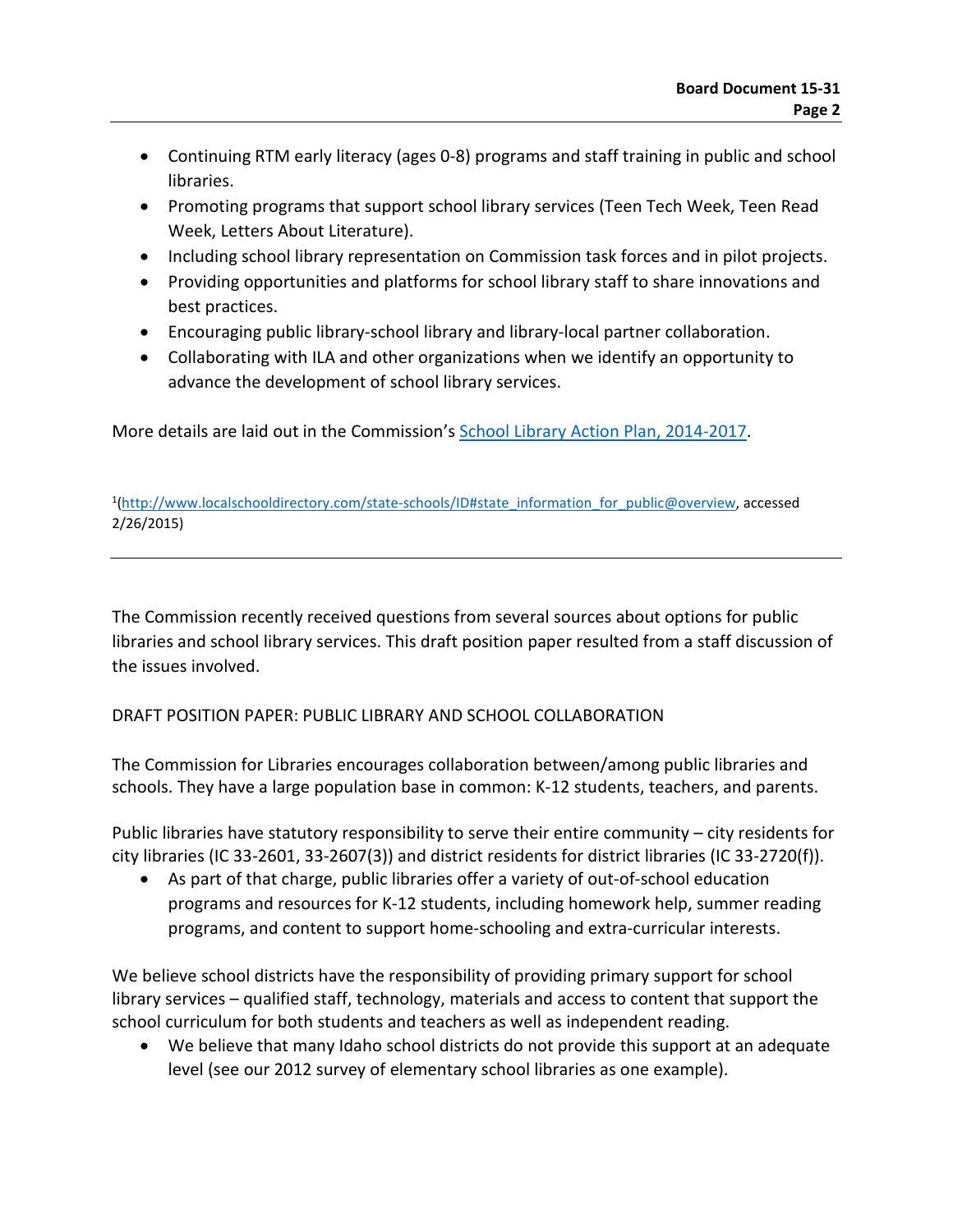• Idaho has no statutory or accreditation requirements for school library services, and has not adopted standards for school library services.

Idaho Code no longer authorizes formation of a school-community library as a taxing entity. However, collaboration and partnerships, ranging from very informal to contractual agreements, are used for cooperative projects and longer-term relationships between public libraries and schools. We believe these options offer the most flexibility in meeting specific local needs for library services that are likely to evolve over time. Decisions about the extent and conditions of collaboration and shared services between/among public libraries and schools are made at the local level.

Co-location of public and school library services exists in several Idaho communities, and new co-location agreements are in development consistent with what may be an emerging national trend (see Nashville, Hartford, and other examples in Urban Library Council's Leadership Brief: [Partners for Education\)](http://www.urbanlibraries.org/filebin/pdfs/ULCLeadership_Brief_PartnersForEducation_Jan2015.pdf).

## Advantages:

Co-location of public and school library services (and with other services) has the potential to:

- Reduce duplication of facilities, overhead, materials and licenses for access, staff, and programming.
- Foster higher level resource sharing, including collaborative collection and program development.
- Result in better coordination of services and programs, with more effective outcomes.
- Offer convenience for students and parents (1-stop).
- Offer service outlets in underserved areas of the community.

## Challenges:

Co-location requires consideration of a number of issues that, once negotiated, should be documented in a written agreement. Issues with specific examples for each include:

- Governance: who has ultimate responsibility and decision-making authority?
- Funding: how will costs be shared for overhead, materials and licenses, staff, and programming?
- Audiences: how will the needs of different audiences be addressed school students and teachers/the public, minor children/adults in terms of access to content and technology?
- Policies: how will policies address subjects that typically are handled very differently by public libraries and by schools – weapons, registered sex offenders, homeless people, and expelled students may not be allowed in school facilities but are/may be in public libraries?